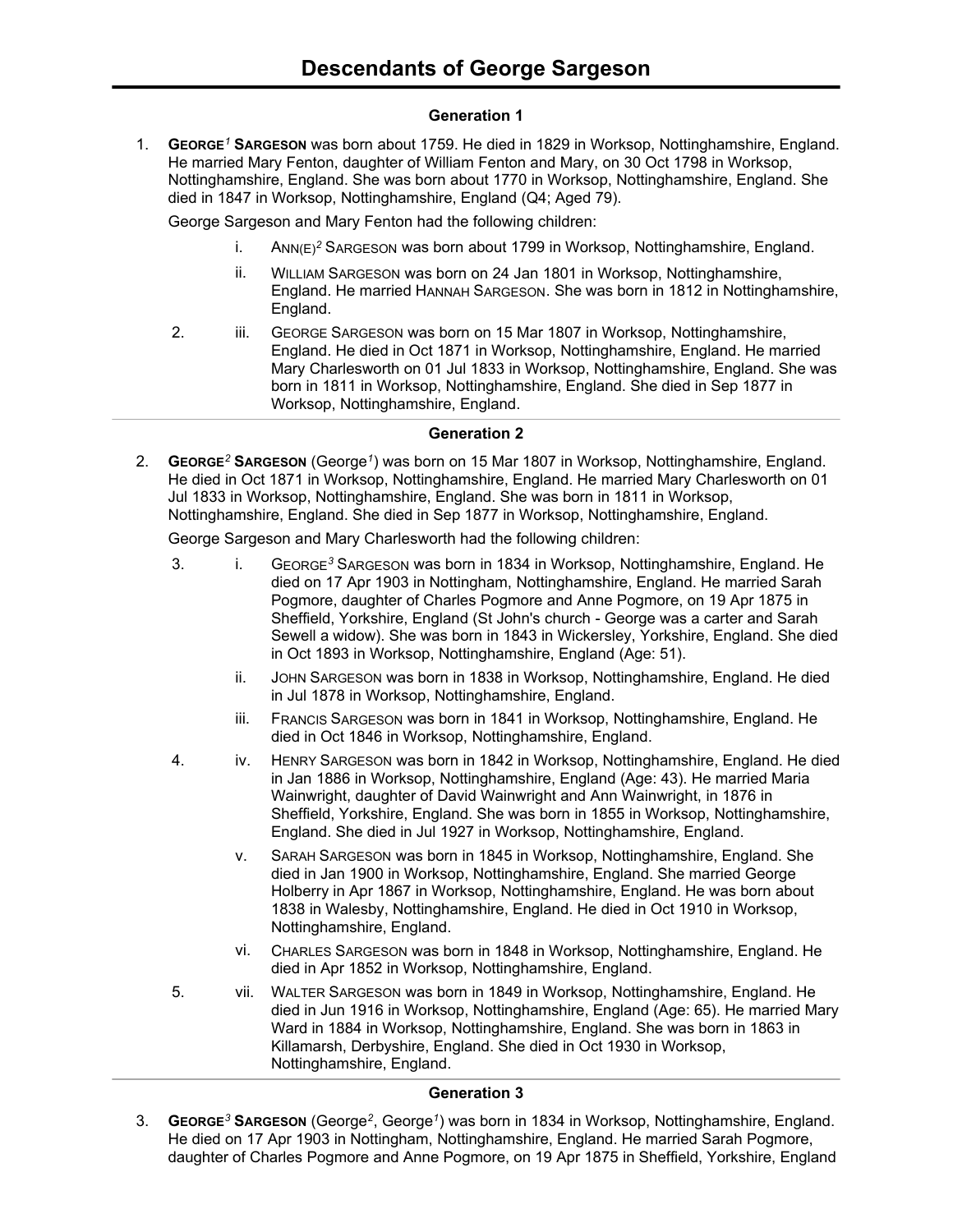# **Generation 3 (cont.)**

(St John's church - George was a carter and Sarah Sewell a widow). She was born in 1843 in Wickersley, Yorkshire, England. She died in Oct 1893 in Worksop, Nottinghamshire, England (Age: 51).

George Sargeson and Sarah Pogmore had the following child:

- i. GEORGE CHARLES*<sup>4</sup>* SARGESON was born in 1879 in Worksop, Nottinghamshire, England. He died on 27 Aug 1918 in France.
- 4. **HENRY***<sup>3</sup>* **SARGESON** (George*<sup>2</sup>* , George*<sup>1</sup>* ) was born in 1842 in Worksop, Nottinghamshire, England. He died in Jan 1886 in Worksop, Nottinghamshire, England (Age: 43). He married Maria Wainwright, daughter of David Wainwright and Ann Wainwright, in 1876 in Sheffield, Yorkshire, England. She was born in 1855 in Worksop, Nottinghamshire, England. She died in Jul 1927 in Worksop, Nottinghamshire, England.

Henry Sargeson and Maria Wainwright had the following children:

- 6. i. GEORGE*<sup>4</sup>* SARGESON was born on 13 Mar 1875 in Worksop, Nottinghamshire, England. He died on 11 Dec 1945 in Blackburn, Lancashire, England. He married Minnie Emma Bradbury in 1901 in Sheffield, Yorkshire, England. She was born on 25 Jan 1873 in Sheffield, Yorkshire, England. She died in Jan 1961 in Weston-super-Mare, Somerset, England.
- 7. ii. JOHN SARGESON was born on 04 Oct 1879 in Worksop, Nottinghamshire, England. He died in Jan 1953 in Manchester, Lancashire, England (Age: 73). He married (1) ALICE LOUISE REYNOLDS on 14 Jun 1905 in Manchester, Lancashire, England (Moss Side). She was born on 18 Jul 1881 in Manchester, Lancashire, England. She died in Jun 1937 in Manchester, Lancashire, England. He married (2) ADA WILSON in 1938 in Manchester, Lancashire, England. She was born on 04 Mar 1882 in Chorlton cum Hardy, Lancashire, England.
- 5. **WALTER***<sup>3</sup>* **SARGESON** (George*<sup>2</sup>* , George*<sup>1</sup>* ) was born in 1849 in Worksop, Nottinghamshire, England. He died in Jun 1916 in Worksop, Nottinghamshire, England (Age: 65). He married Mary Ward in 1884 in Worksop, Nottinghamshire, England. She was born in 1863 in Killamarsh, Derbyshire, England. She died in Oct 1930 in Worksop, Nottinghamshire, England.

Walter Sargeson and Mary Ward had the following children:

- 8. i. LILLY*<sup>4</sup>* SARGESON was born in 1885 in Worksop, Nottinghamshire, England. She married Harry Allen in 1912 in Worksop, Nottinghamshire, England.
- 9. ii. ROSE SARGESON was born in 1888 in Worksop, Nottinghamshire, England. She died on 30 Jul 1962 in Leeds, Yorkshire, England. She married George William McNaughton on 25 May 1915 in Worksop, Nottinghamshire, England. He was born about 1891. He died on 31 Dec 1956 in Saltburn by the Sea, Yorkshire, England.
	- iii. NELLY SARGESON was born in 1895 in Worksop, Nottinghamshire, England.

# **Generation 4**

6. **GEORGE***<sup>4</sup>* **SARGESON** (Henry*<sup>3</sup>* , George*<sup>2</sup>* , George*<sup>1</sup>* ) was born on 13 Mar 1875 in Worksop, Nottinghamshire, England. He died on 11 Dec 1945 in Blackburn, Lancashire, England. He married Minnie Emma Bradbury in 1901 in Sheffield, Yorkshire, England. She was born on 25 Jan 1873 in Sheffield, Yorkshire, England. She died in Jan 1961 in Weston-super-Mare, Somerset, England.

George Sargeson and Minnie Emma Bradbury had the following children:

- i. GEORGE FREDERICK*<sup>5</sup>* SARGESON was born on 25 Aug 1902 in Sheffield, Yorkshire, England. He died on 29 Aug 1978 in Headley, Hampshire, England. He married Alice Miller, daughter of John Entwistle Miller and Charlotte Plaistowe, on 09 Aug 1926 in Blackburn, Lancashire, England. She was born on 11 Jul 1899 in Blackburn, Lancashire, England. She died on 22 Oct 1959 in Doncaster, Victoria, Australia.
- ii. JOHN WILTON SARGESON was born on 14 Feb 1904 in Sheffield, Yorkshire, England. He died on 20 May 1972 in Bristol, Gloucestershire, England (1 Chatford House, The Promendae, Clifton, Age: 68).
- iii. HARRY SARGESON was born in 1907 in Sheffield, Yorkshire, England. He died in Jun 1952 in Haslingden, Lancashire, England (Age: 45). He married Bessie Smith,